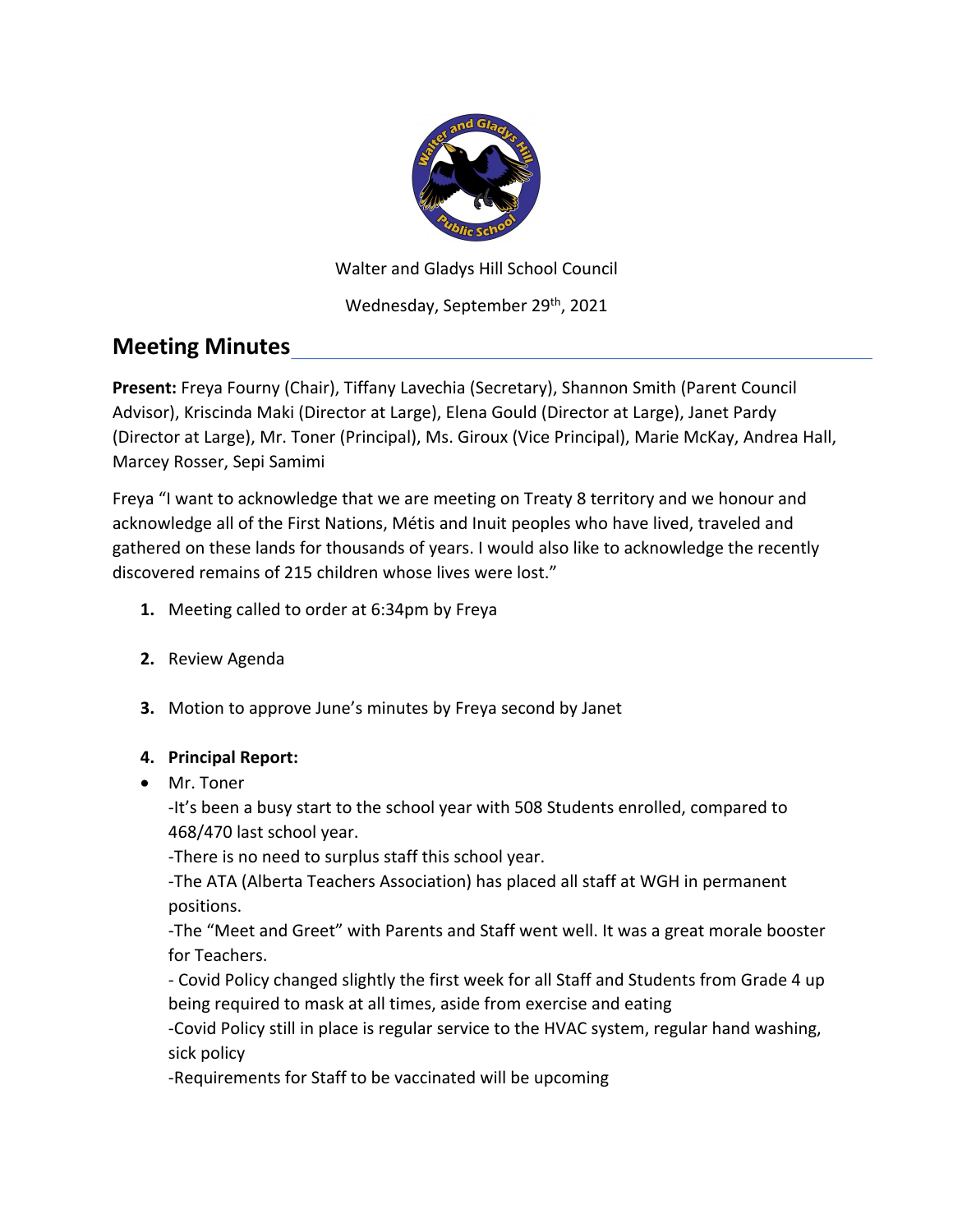-The school was on a watch list for Covid outbreak, but that will be removed tomorrow (September 30<sup>th</sup>) with percentage dropping below 10%.

-"Katelyn Slater Day" was wonderful and the students enjoyed greeting her.

-October 8<sup>th</sup> PLF: Teachers will discuss where students are at with grade level regarding literacy and numeracy. Thanksgiving and Remembrance Day will allow Teachers to help Students up to speed.

-Natasha from the Multicultural Association will be working with Students who have language barriers.

-School Report Card shows Students are at Grade level and results show they are slightly above average.

• Mr. Skulsky

-Tech is officially at a 1-1 ratio for Grades 3-6.

-Grades 1-3 have 15 iPads to share.

-Grade level cohorts are being sustained.

• Ms. Giroux

-The library is up and running.

-Volleyball and other School sports/activities have started.

• ECDP Students return on September 7<sup>th</sup>, 2021.

# **5. Role of School Council/Nomination Process AGM:**

- Documents for Roles and Nomination process are on the School Website for reference.
- Nominations for new roles will be online again.
- Chair and Secretary are two year positions, which means the current standing of Freya as Chair and Tiffany as Secretary are filled; however, Freya has chosen to step down from her position as Chair.
- \$500 has been given to each School Council from the Government for Council to engage in Parent/Guardian feedback and share ideas.

## **6. Discussion of Last School Year:**

- Zoom meetings as opposed to in person-will continue for the next School Year.
- RMWB meeting regarding the playground ended in June, hoping to revisit after AGM.
- Hot Lunch is still not accessible as the district won't allow.
- Picture Day was held this School Year on September 28<sup>th</sup> and was a success. Retake day is scheduled for November 17<sup>th</sup>.
- Desks arrived mid summer and some Teachers are utilizing them successfully.

## **7. Upcoming Meeting Dates:**

• AGM (Annual General Meeting) is Wednesday, October 27<sup>th</sup>, 2021.